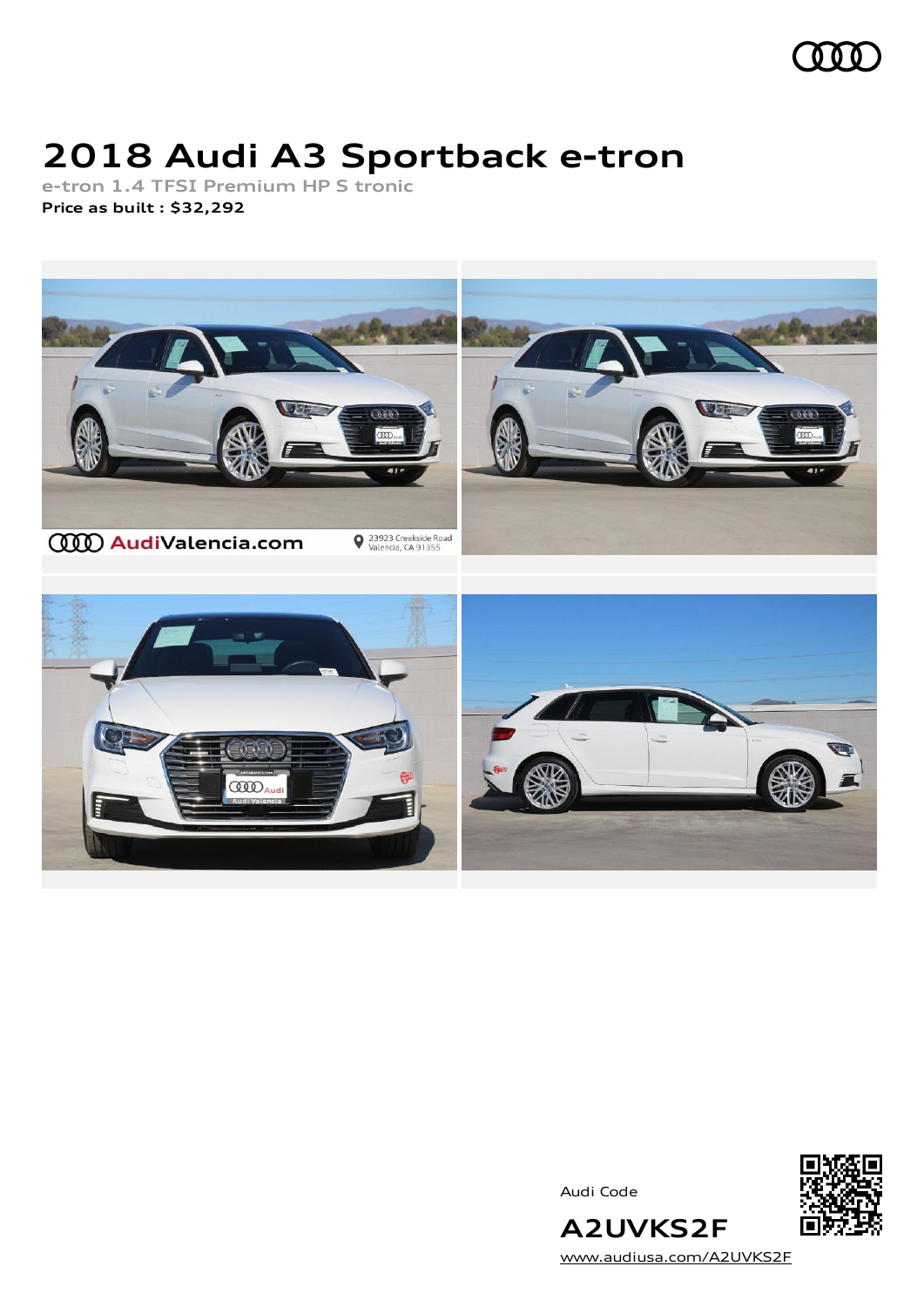## **Summary**

#### **Audi 2018 Audi A3 Sportback e-tron** e-tron 1.4 TFSI Premium HP S tronic

**Price as buil[t](#page-9-0)** \$32,292

### **Exterior colour**

Glacier White metallic

#### **Interior colour**

| Seats     | Black        |
|-----------|--------------|
| Dashboard | <b>Black</b> |
| Carpet    | Black        |
| Headliner | Black        |

# **AND** Q 23923 Creekside Road<br>Valencia, CA 91355

**CCCO** AudiValencia.com

#### **Further Information**

| Warranty        | No           |
|-----------------|--------------|
| Mileage         | 23,054 miles |
| Type of vehicle | Used car     |

#### **Technical Specifications**

| Engine type                  | Four-cylinder                                 |
|------------------------------|-----------------------------------------------|
| stroke                       | Displacement/Bore and 1,395/74.5 x 80.0 cc/mm |
| Torque                       | 258 (combined output) lb-ft@rpm               |
| Top track speed              | 130 mph mph $1$                               |
| Acceleration (0 - 60<br>mph) | 7.6 seconds seconds                           |
| Recommended fuel             | Premium                                       |

#### **Audi Code** A2UVKS2F

**Your configuration on www.audiusa.com** [www.audiusa.com/A2UVKS2F](https://www.audiusa.com/A2UVKS2F)

**Commission number** 8405e2280a0e09af6359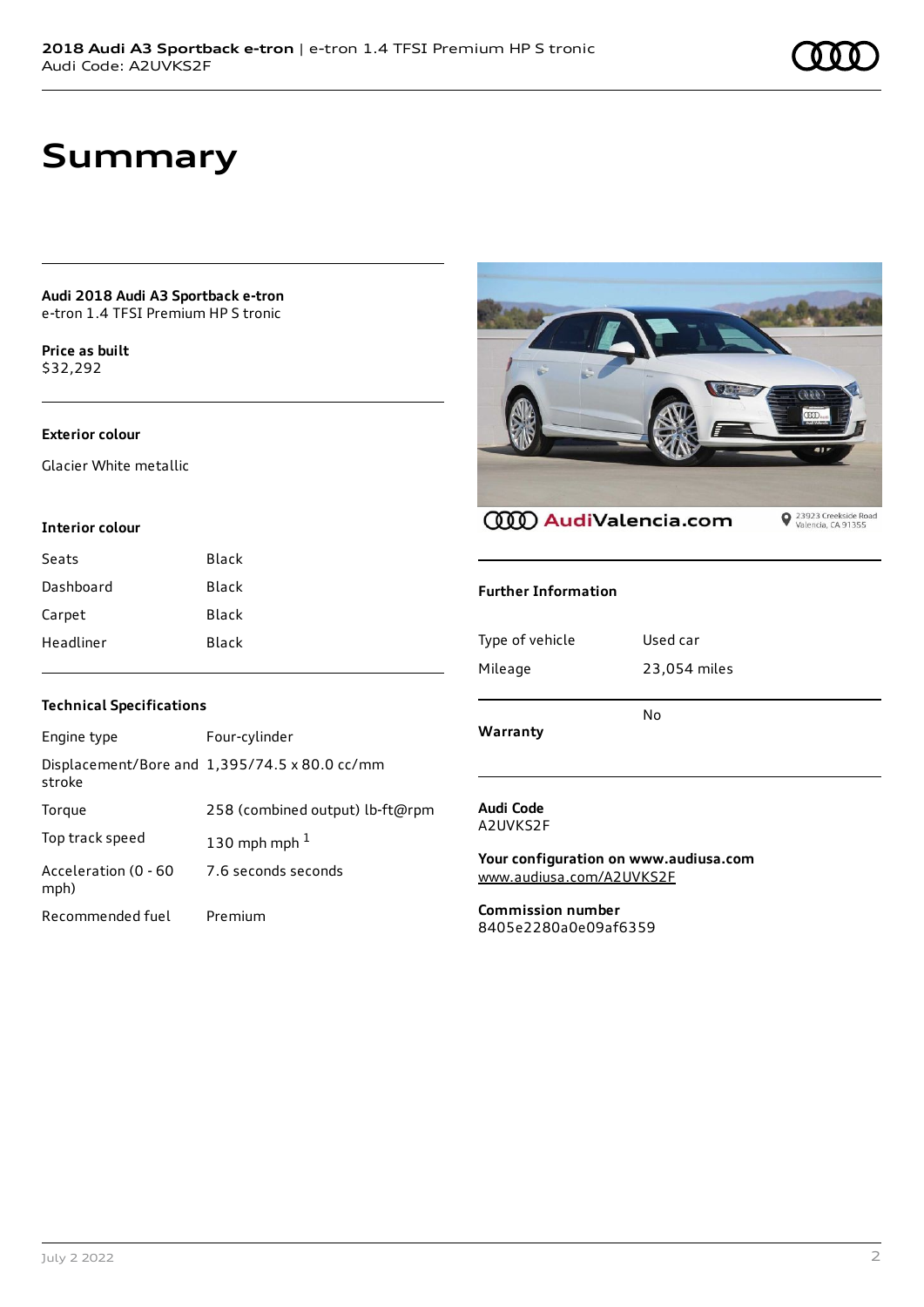## **Equipment**

Glacier White metallic

S line® tailgate roof spoiler

Alloy wheels 7.5J x 18

Three-spoke multifunction flat-bottom sport steering wheel with S badging and shift paddles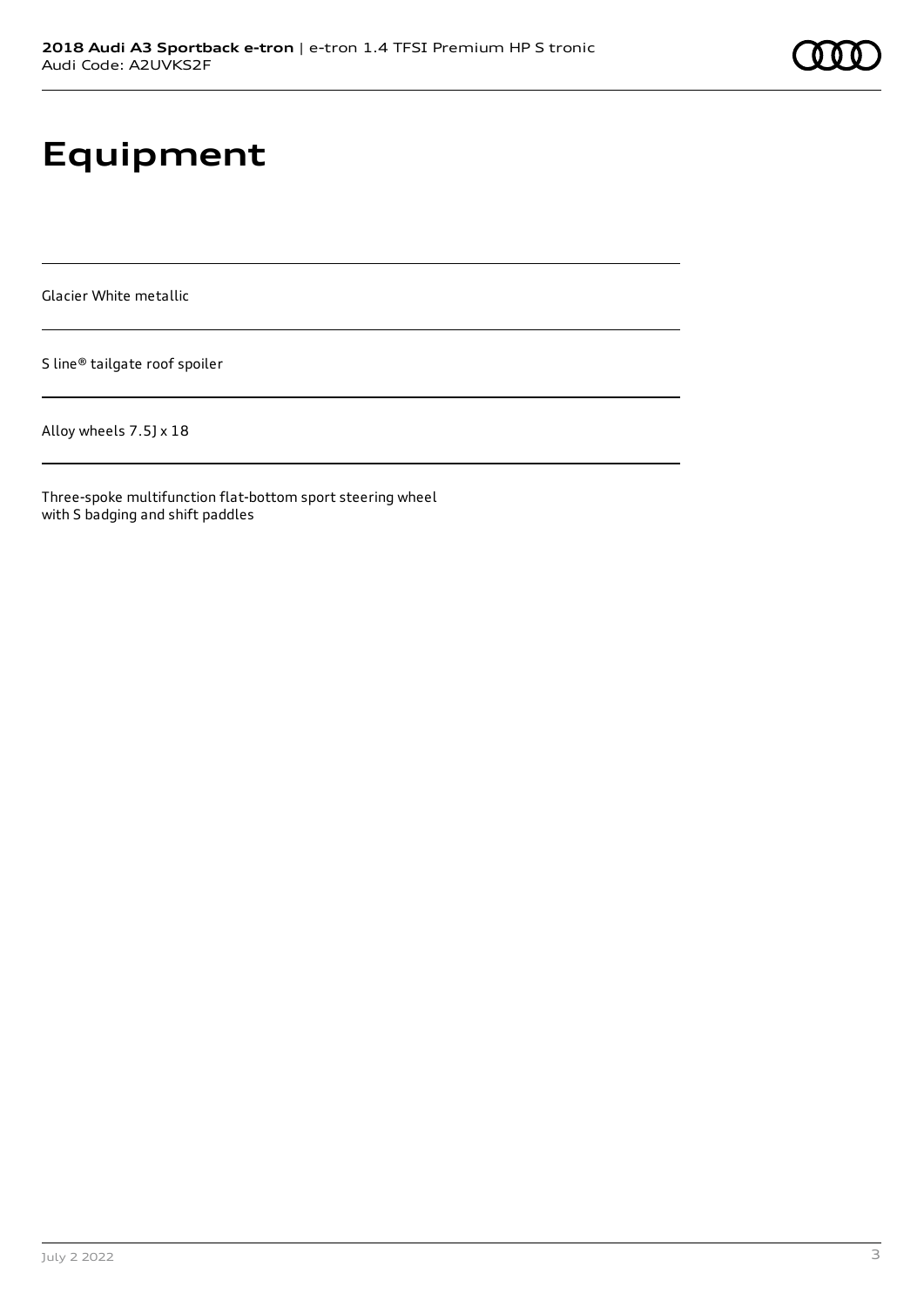## **Standard features**

#### **Safety and Security**

| 1AP        | Electronic Stability Control (ESC) with<br>traction control (ASR)   |
|------------|---------------------------------------------------------------------|
| 4UB        | Driver and front-passenger advanced airbags                         |
| UH1        | Electromechanical parking brake                                     |
| 8T2        | Cruise control with coast, resume and<br>accelerate features        |
| 6Y8        | Top track speed of 155 mph                                          |
| 4H3        | Integrated child door locks in rear doors                           |
| 1 N 3      | Electromechanical power steering                                    |
| 73C        | e-tron <sup>®</sup> charging cable                                  |
| 7K6        | Tire-pressure monitoring system                                     |
| 4X4        | Rear-passenger thorax side airbags                                  |
| <b>8N6</b> | Rain/light sensor for automatic windshield<br>wipers and headlights |
| 413        | Audi advanced key-keyless start, stop and<br>entry                  |
| 3B7        | Lower Anchors and Tethers for Children<br>(LATCH) in rear seats     |
|            |                                                                     |

#### **Exterior**

| 0P <sub>0</sub> | Dual exhaust outlets with chrome tips                    |
|-----------------|----------------------------------------------------------|
| 6XD             | Power-adjustable heated exterior side<br>mirrors         |
| 1S1             | Car jack                                                 |
| 9T 1            | Heated windshield washer nozzles                         |
| 0 <sub>N4</sub> | 4-link rear suspension                                   |
| 8IH             | Xenon plus headlights with LED daytime<br>running lights |
| 8TB             | Rear fog lights                                          |
| 8SK             | LED taillights                                           |

| 4KC             | Side and rear windows in heat-insulating<br>glass                                                                 |
|-----------------|-------------------------------------------------------------------------------------------------------------------|
| 4ZE             | Black trim around exterior side windows                                                                           |
| <b>Interior</b> |                                                                                                                   |
| 011             | Aluminum interior package (climate control<br>vent and door handle surrounds, mirror and<br>window control trims) |
| 3FB             | Panoramic sunroof                                                                                                 |
| 7M9             | Illuminated Aluminum door sill inlays                                                                             |
| 6NQ             | Black cloth headliner                                                                                             |
| 9AK             | Dual-zone automatic climate control                                                                               |
| 412             | Manual-dimming interior rear view mirror                                                                          |
| QQ4             | Ambient LED interior lighting package                                                                             |
| 6F3             | Front center armrest                                                                                              |
| 7F9             | Leather-wrapped gear selector                                                                                     |
| 3 <sub>NU</sub> | Load-through facility                                                                                             |
| 7HA             | Cloth interior on doors                                                                                           |
| N4M             | Leather seating surfaces                                                                                          |
| 4A3             | <b>Heated front seats</b>                                                                                         |
| 5MA             | Micrometallic Silver inlays                                                                                       |

#### **Infotainment and Driver Assistance**

| Audi pre sense® front with pedestrian |
|---------------------------------------|
|                                       |
|                                       |
|                                       |
|                                       |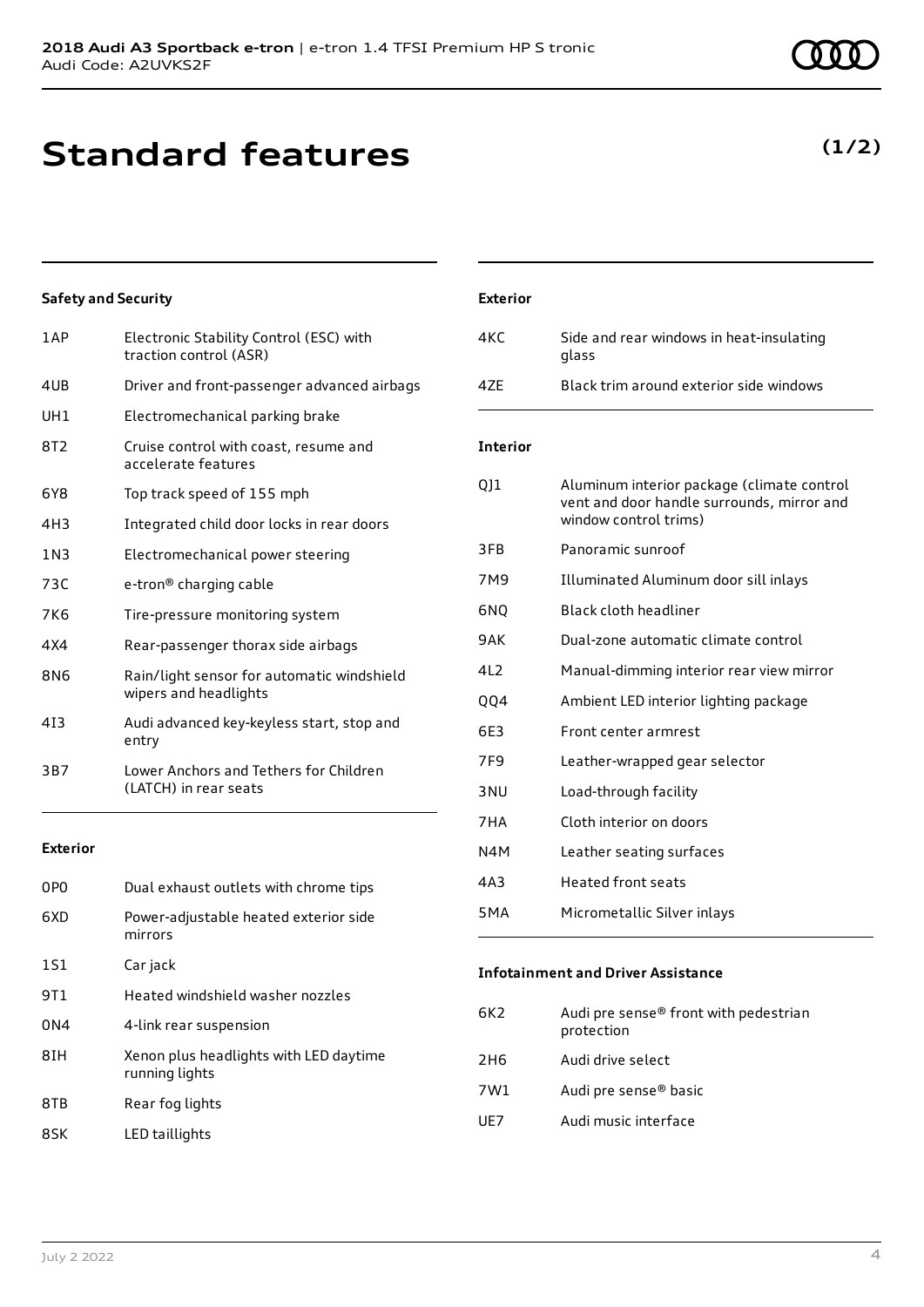**(2/2)**

## **Standard features**

#### **Infotainment and Driver Assistance**

| KA2 | Rear view camera                                                                       |
|-----|----------------------------------------------------------------------------------------|
| 9VD | Audi sound system                                                                      |
| 9S6 | Color driver information system                                                        |
| I8E | MMI® Radio plus with ten speakers and<br>single CD player with MP3 playback capability |
| QV3 | Sirius XM® Satellite Radio                                                             |
| 9ZX | BLUETOOTH <sup>®</sup> wireless technology<br>preparation for compatible devices       |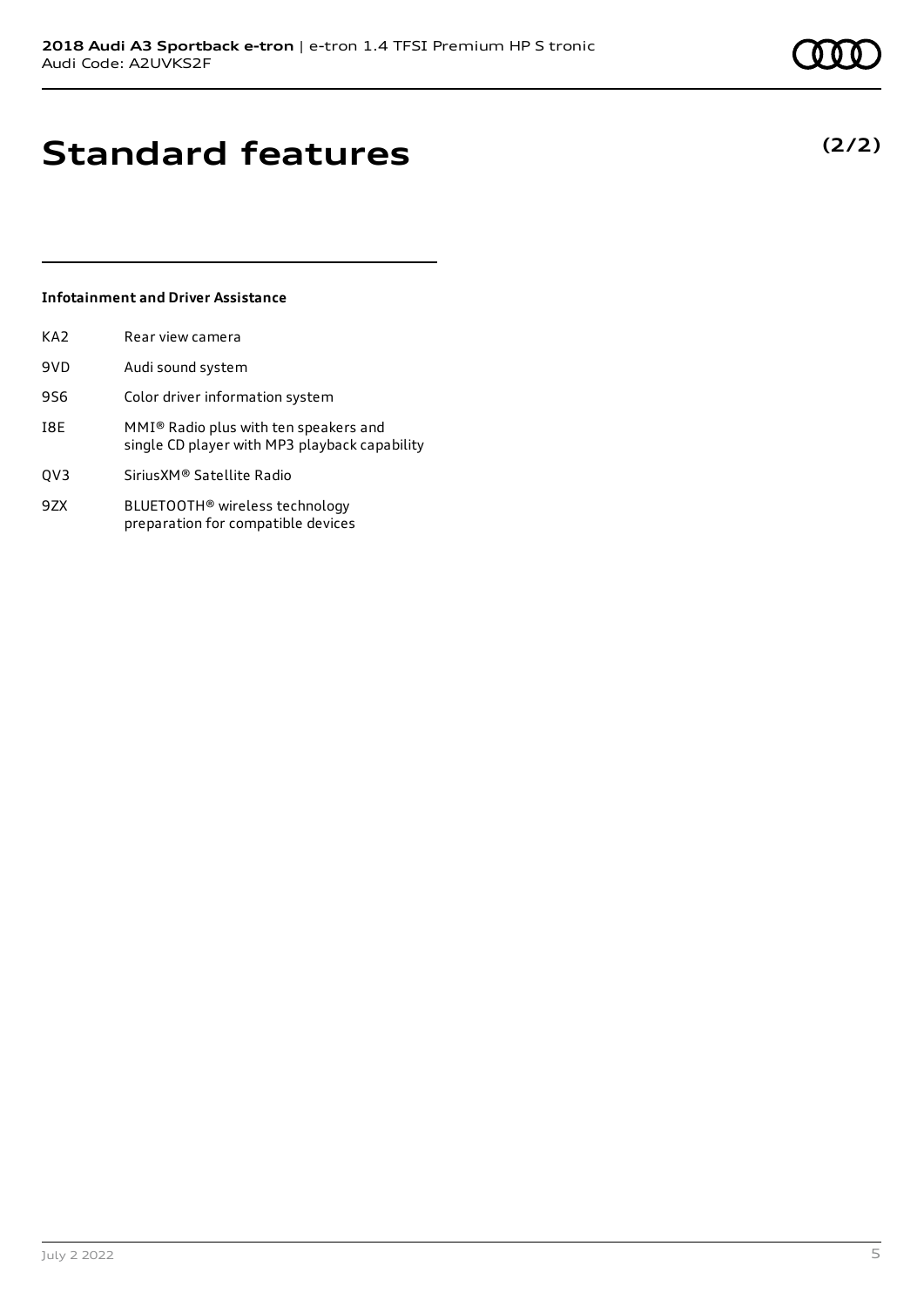## **Dealer remarks**

Odometer is 7750 miles below market average! 1.4L I4 Hybrid Turbocharged DOHC 16V LEV3-SULEV30 204hp, 10 Speakers, 3-Spoke Multifunction Flat Bottom Steering Wheel, 4-Wheel Disc Brakes, ABS brakes, Air Conditioning, Alloy wheels, AM/FM radio: SiriusXM, Anti-whiplash front head restraints, Automatic temperature control, Brake assist, Bumpers: body-color, CD player, Delay-off headlights, Driver door bin, Driver vanity mirror, Dual front impact airbags, Dual front side impact airbags, Electronic Stability Control, Exterior Parking Camera Rear, Four wheel independent suspension, Front anti-roll bar, Front Bucket Seats, Front Center Armrest, Front dual zone A/C, Front reading lights, Front Sport Seats, Heated door mirrors, Heated Front Bucket Seats, Heated front seats, High intensity discharge headlights: Xenon plus, Illuminated entry, Knee airbag, Leather Seating Surfaces, Leather Shift Knob, Leather steering wheel, Low tire pressure warning, Occupant sensing airbag, Outside temperature display, Overhead airbag, Panic alarm, Passenger door bin, Passenger vanity mirror, Power door mirrors, Power driver seat, Power moonroof, Power passenger seat, Power steering, Power windows, Radio data system, Radio: Audi Sound System, Rain sensing wipers, Rear anti-roll bar, Rear fog lights, Rear reading lights, Rear seat center armrest, Rear side impact airbag, Rear window defroster, Rear window wiper, Remote keyless entry, S Line Roof Spoiler, Security system, Speed control, Speed-sensing steering, Speed-Sensitive Wipers, Split folding rear seat, Spoiler, Sport Package, Steering wheel mounted audio controls, Telescoping steering wheel, Tilt steering wheel, Traction control, Trip computer, Turn signal indicator mirrors, Variably intermittent wipers, Wheels: 18" Multispoke Design, Wheels: 7.5" x 17" 15-Spoke Turbine Design.

Glacier White Metallic 2018 Audi A3 e-tron 1.4T Premium FrontTrak 6-Speed Automatic S tronic 1.4L I4 Hybrid Turbocharged DOHC 16V LEV3-SULEV30 204hp

Awards: \* 2018 KBB.com 10 Most Awarded Brands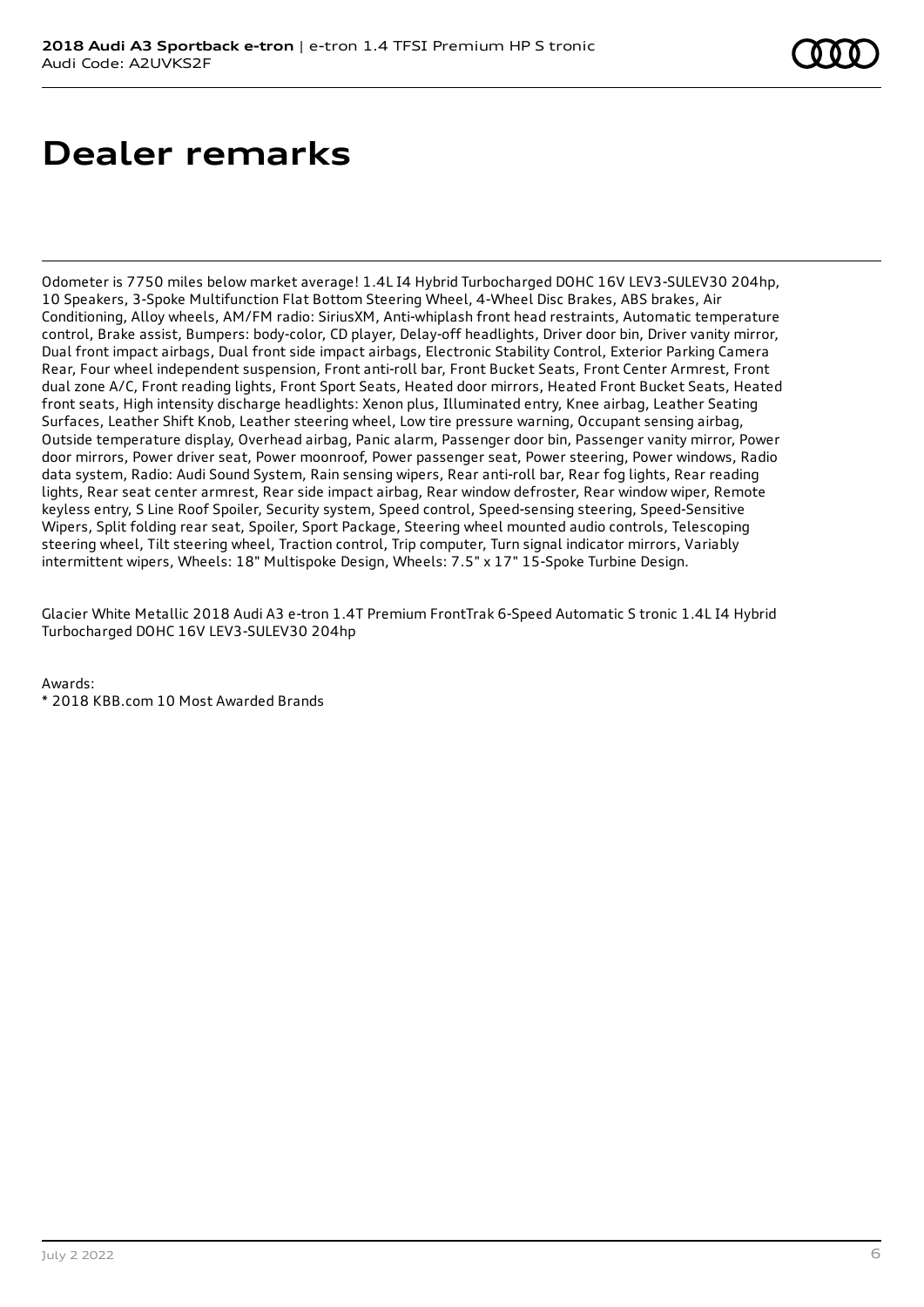## **Technical Specifications**

#### **Engineering | Performance**

| Engine type                                      | Four-cylinder                                 |
|--------------------------------------------------|-----------------------------------------------|
| Acceleration (0 - 60 7.6 seconds seconds<br>mph) |                                               |
| Engine block                                     | Cast-iron                                     |
| Induction/fuel injection Turbocharged/TFSI®      |                                               |
| Cylinder head                                    | Aluminum-alloy                                |
| Max. output ps/hp                                | 204 (combined output) @ rpm                   |
| stroke                                           | Displacement/Bore and 1,395/74.5 x 80.0 cc/mm |
| Top track speed <sup>1</sup>                     | 130 mph mph                                   |
| Torque                                           | 258 (combined output) lb-ft@rpm               |
| Valvetrain                                       | 16-valve DOHC                                 |

#### **Electrical system**

| Hybrid system battery | 8.8kWh lithium-ion hybrid battery<br>module                                       |
|-----------------------|-----------------------------------------------------------------------------------|
| Hybrid engine         | 102-hp (75kW) liquid-cooled three-<br>phase hybrid AC electric<br>motor/generator |

#### **Driveline**

| 0.840:1                                                                                          |
|--------------------------------------------------------------------------------------------------|
| 1st-4th 3.750: 1, 5th-6th 2.885: 1                                                               |
| 1.020:1                                                                                          |
| Six-speed S tronic <sup>®</sup> dual-clutch<br>automatic transmission with front-<br>wheel drive |
| 1.023:1                                                                                          |
| 2.773:1                                                                                          |
| 1.852:1                                                                                          |
| 2.864:1                                                                                          |
| 3.500:1                                                                                          |
|                                                                                                  |

#### **Steering**

| Steering type                              | Electromechanical power steering<br>system |
|--------------------------------------------|--------------------------------------------|
| Turning diameter, curb- 35.8 ft<br>to-curb |                                            |
| Steering ratio                             | 15:3:1                                     |

#### **Suspension**

| Front axle | MacPherson strut front suspension |
|------------|-----------------------------------|
| Rear axle  | Four-link rear suspension         |

#### **Brake system**

| Front brakes  | 12.3 (ventilated disc) in |
|---------------|---------------------------|
| Rear brakes   | 10.7 (solid disc) in      |
| Parking brake | Electromechanical         |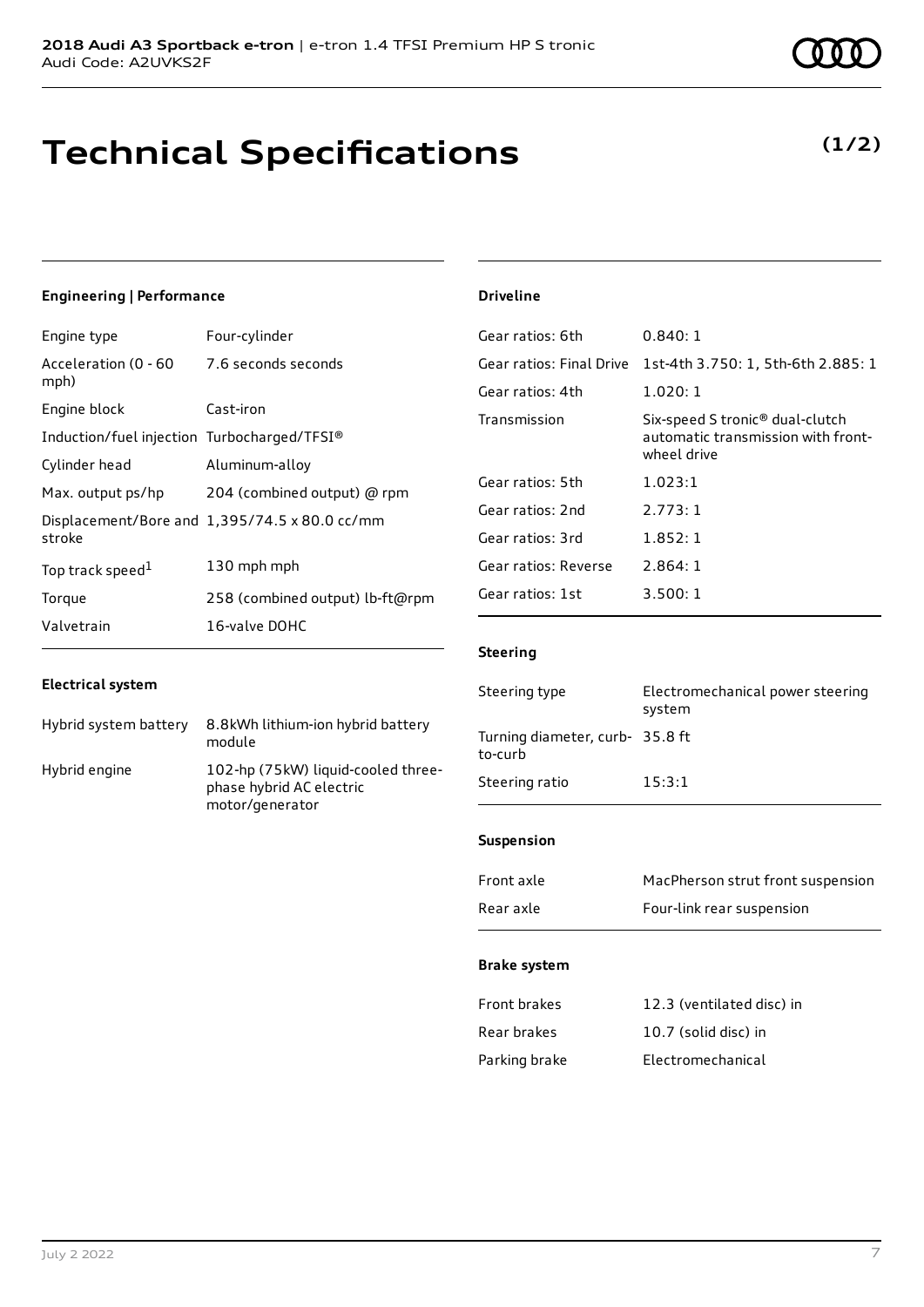## **Technical Specifications**

| <b>Body</b>                                                                                   |                                                                  | <b>Interior measurements</b>              |                      |
|-----------------------------------------------------------------------------------------------|------------------------------------------------------------------|-------------------------------------------|----------------------|
| Material<br>Lightweight construction<br>technology - fully galvanized steel<br>front subframe |                                                                  | Seating capacity                          | 5                    |
|                                                                                               | unibody with aluminum hood and                                   | Shoulder room, rear                       | 52.9 in              |
|                                                                                               |                                                                  | Head room with front<br>sunroof           | 38.7 in              |
| <b>Warranty   Maintenance</b>                                                                 |                                                                  | Leg room, rear                            | 35.4 in              |
|                                                                                               |                                                                  | Shoulder room, front                      | 54.8 in              |
| Warranty                                                                                      | 4-year/50,000-mile Audi New<br>Vehicle Limited Warranty          | Head room with rear<br>sunroof            | 37.5 in              |
| Maintenance                                                                                   | 12-month/10,000-mile (whichever<br>occurs first) NO CHARGE first | Leg room, front                           | $41.2$ in            |
|                                                                                               | scheduled maintenance                                            | Cargo volume, rear<br>seatbacks up/folded | 13.6/NA cu ft, cu ft |
|                                                                                               |                                                                  |                                           |                      |

#### **Exterior Measurements**

| Height                        | 56.1 in    |
|-------------------------------|------------|
| Length                        | 169.7 in   |
| Wheelbase                     | $103.5$ in |
| Drag coefficient              | 0.32 Cw    |
| Overall width with<br>mirrors | 77.4 in    |
| Track rear                    | 59.6 in    |
| <b>Track front</b>            | 60.7 in    |
| Curb weight                   | 3,616 lb   |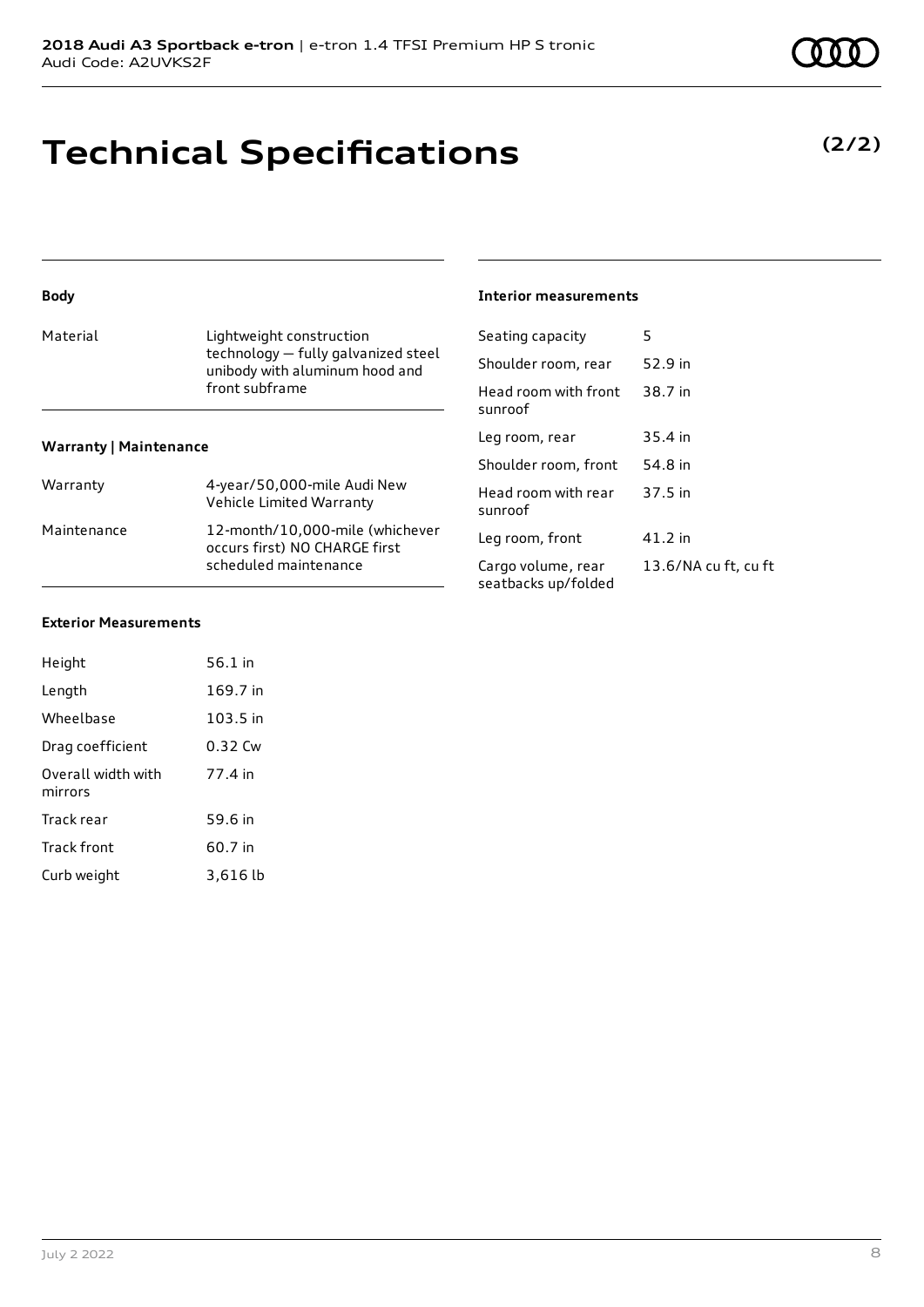## **Contact**

Dealer **Audi Valencia**

23923 Creekside Rd 91355 Valencia CA

Phone: 6618881400 FAX: 8189976100

www: [https://www.audivalencia.com](https://www.audivalencia.com/)